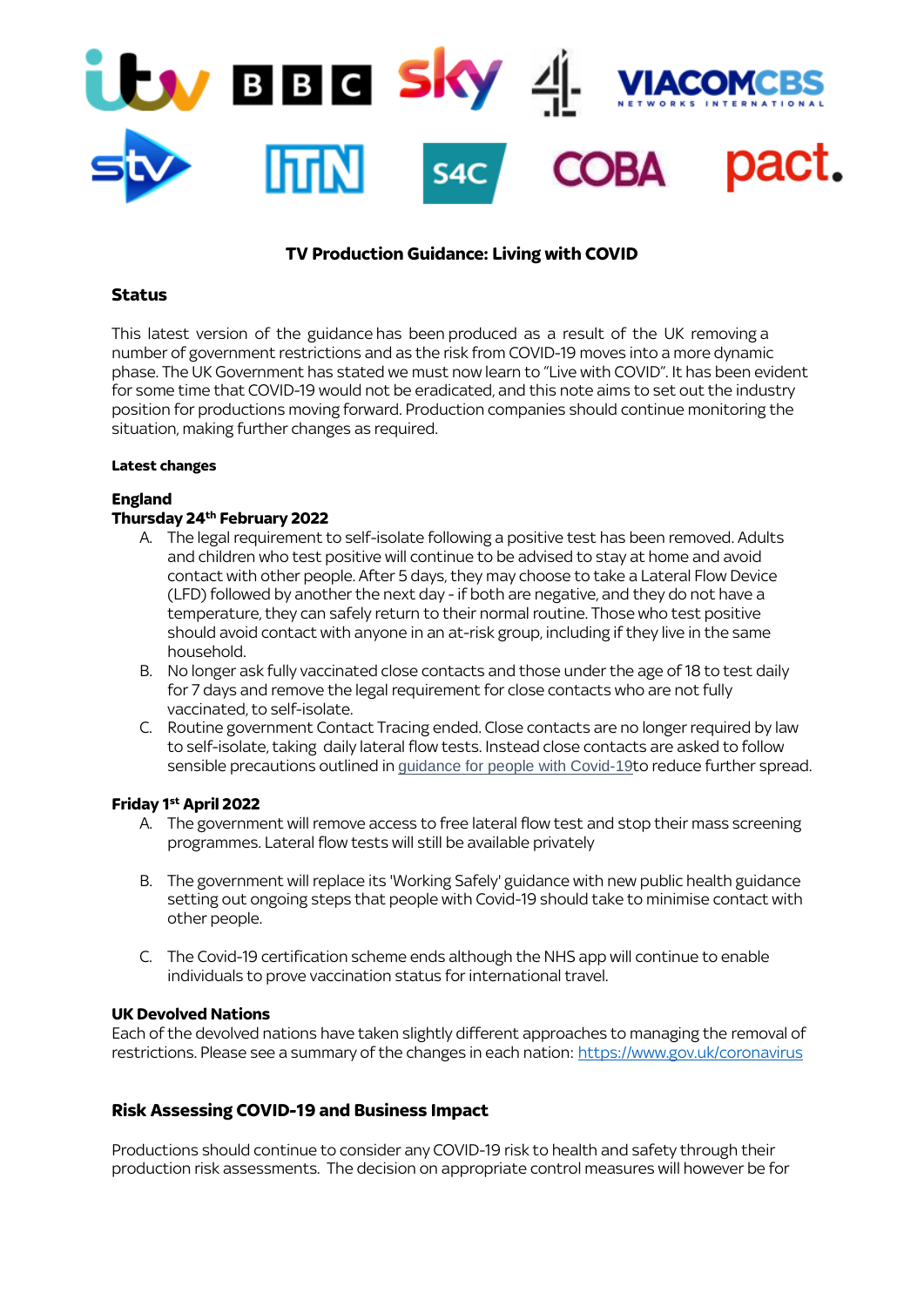the production to determine, based on risk assessment. Which control measures are required should be considered in the usual way based on likelihood of the risk (i.e. the prevalence of the infection amongst the local population) and the severity of the risk (government information including changes to the COVID-19 directives and wider public health guidance and also taking into account any issues around vulnerable people)..

Part of these risk-based decisions will require productions to have a good understanding of how COVID-19 will affect the individuals taking part, but also what impact COVID-19 could have on business continuity. Productions should consider the following elements in their assessment:

- Community infection rates
- Type of activity i.e. intimate contact, working within a colleague's breathing zone,
- Environment and ventilation levels
- Length of interaction and numbers involved in activity
- Good hygiene and cleaning
- Working with those are considered at a higher risk of serious illness or those individuals that could cause major production interruption

More information on conducting your risk assessment and control measures can be found on the HSE Website: <https://www.hse.gov.uk/simple-health-safety/risk/index.htm> and further information on COVID-19 control measures at https://www.gov.uk/government/publications/covid-19 response-living-with-covid-19

The baseline expectation for productions will be to follow the government guidance. This means:

- Encouraging those who are unwell to stay away from the workplace.
- Providing facilities to ensure colleagues can maintain good personal hygiene i.e. washing hands and following the "catch it, Bin it, Kill it" guidance
- Ensuring our locations and workplaces are well ventilated.
- Consideration of social distancing as a control measure where practicable (taking into account both health and business risk/ impact) i.e. moving away from a prescriptive requirement for 2 metres at all times and moving toward giving your crew the space to chose to move away form others.
- Consideration of the use of face coverings, particularly where distancing is not practicable
- Taking extra precautions when working with those who are considered higher risk. These people should be encouraged to self-identify to production. Specific advice can be found via the NHS/government website

Productions should be mindful that the measurers above may change based on further government guidance. Further, productions should take a risk-based approach to assess if they are required to take further precautions.

# **Testing**

As immunity levels are high, testing and isolation will play a less important role in preventing serious illness. Testing regimes should be based upon the level of risk presented to the production, accounting for the elements outlined above. This will primarily come down to the local COVID-19 situation, specific production requirements and the impact on business continuity.

# **Filming Internationally**

Many countries will still have legal requirements in place for management of COVID-19 risk and different guidance from the UK. Productions filming internationally must comply with any local COVID-19 requirements. This could include: